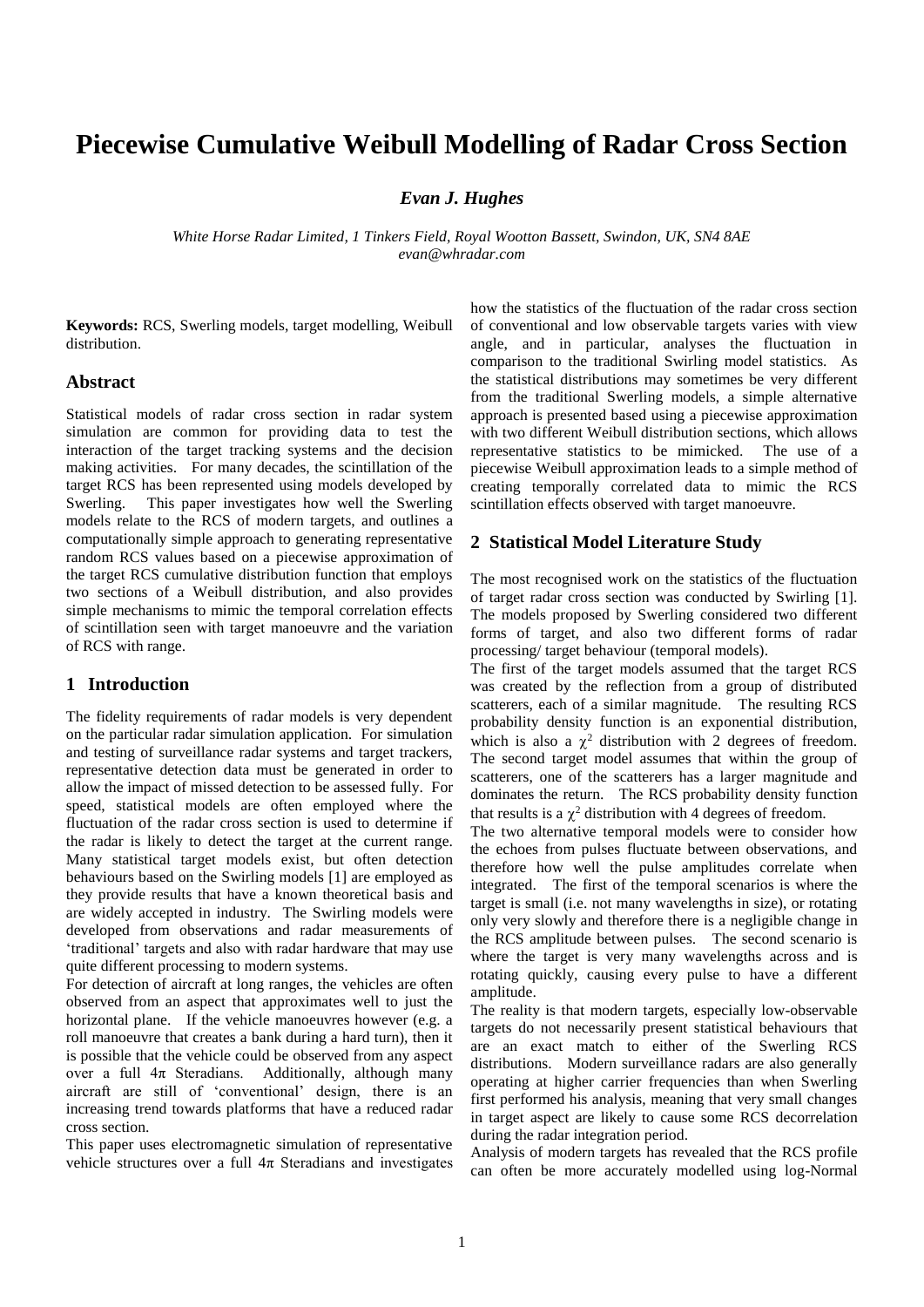distributions [2] or even Gaussian Mixture models [3], however the issues of how to provide representative control of correlation between pulses in a simple manner are not always addressed. Given that the correlation behaviour between pulses for low-observable targets may change dramatically with aspect [4], alternative methods that can recreate RCS characteristics are useful.

For design and analysis, extended Log-Normal, Weibull and Chi-Squared distributions have been employed to provide improved predictions of probability of detection when pulses are integrated by using behaviour models that use more degrees of freedom [5,6,7]. For use in simulation where more detailed models of the signal processing algorithms are being investigated however, rather than the raw detection statistics, what is often needed is an appropriate estimate of the target RCS value that changes appropriately on a pulse-to-pulse basis. The RCS value can then be combined with an appropriate radar path attenuation and clutter model, and a receiver noise and signal processing model, to create representative data samples for the radar algorithms. Therefore a model is needed that can generate correlated RCS samples very quickly and easily and that can capture the key statistical behaviours of the target as is both performs large manoeuvres between radar waveform dwells, and also on a pulse-to-pulse basis.

By definition, a simulation is not reality and therefore understanding how the choice of RCS model impacts on simulated results is important. As the Swerling models are well understood and widely accepted in industry, strategies where simulation runs are performed using Swerling models, and then repeated with alternative RCS statistical behaviours<br>can be very instructive in identifying simulation can be very instructive in identifying characteristics that are very sensitive to the RCS model employed.

## **3 Weibull Approximations**

The Weibull cumulative distribution function [8] is shown in Equation (1) as  $F(x;\mu,k)$  for a sample from the distribution of *x* and for a distribution with a scale of μ and shape of *k*.

$$
F(x; \mu, k) = 1 - \exp\left(-\left(\frac{x}{\mu}\right)^{k}\right)
$$
  

$$
x_{med} = \mu(\ln(2))^{\frac{1}{k}}
$$
  

$$
\therefore \mu = \frac{x_{med}}{\ln(2)^{\frac{1}{k}}}
$$
  

$$
x_{med} = x_{mean} \frac{(\ln(2))^{\frac{1}{k}}}{\Gamma(1 + \frac{1}{k})}
$$
 (1)

For assessing the RCS distributions, the cumulative distribution is modified to allow probabilities of detection to be calculated directly and is shown as  $P(X > x; \mu, k)$ , which is

the probability of observing a new random value *X* that is greater than the specified level of *x* as shown in Equation (2). A random value from the Weibull distribution to represent RCS is generated as *W* in Equation (2), where *U* is a uniform random variable in the interval [0,1].

$$
P(X > x; \mu, k) = \exp\left(-\left(\frac{x}{\mu}\right)^{k}\right)
$$
  
(2)  

$$
W = \mu\left(-\ln(U)\right)^{\frac{1}{k}}
$$

The piecewise Weibull distribution is created by changing the scale and shape parameters  $\mu$  and  $k$  for the regions above and below the median, providing two independent curve sections to approximate the RCS distribution. In generating a sample from a piecewise distribution, then the uniform random number  $U$  is generated in the interval  $[0,1]$  and tested to see if it is greater or less than 0.5, in order to determine which of the Weibull distribution section coefficients to employ (see Equation (3) to (7) for more details).

## **4 Statistical behaviour of RCS of targets**

Two different aircraft targets and a ship target have been analysed using the POFacets [9] electromagnetic simulation software. POFacets uses a single-bounce physical optics approach to predicting the RCS of targets and although limited in its capabilities, produces RCS patterns that are representative of many targets, in particular low-observable vehicles that have been designed to minimise the multibounce reflections, which POFacets does not model. The POFacets data allows the piecewise Weibull method to be demonstrated, and is not intended to provide exact RCS results for specific targets.

For each target, 45000 sample points have been generated at random over a full  $4\pi$  Steradian sphere (upper hemisphere for the ship target) and the RCS magnitudes analysed. The analysis has been conducted to investigate how the RCS varies in small local regions, and also how RCS varies over an entire view sphere. For the localised analysis, 300 conical sections have been generated each with a total cone angle of  $5^{\circ}$  (i.e.  $\pm 2.5^{\circ}$  around the gyratrix of the cone). The RCS cumulative density function within each conical section has been analysed. For the localised analysis, the cumulative density has been normalised relative to the median of the data in the conical section, and then the spread of these 300 cumulative density functions analysed. For the bulk analysis, the 300 cone medians have been used to form a separate density estimate of how the RCS varies over the full sphere. The analysis of the conventional aircraft shown in Figure 1 at

15GHz are shown in Figure 2 for the normalised local behaviours, and for the bulk statistic behaviours in Figure 3. To generate a representative target RCS, a sample is first drawn from the normalised local distribution in Figure 2, then multiplied by a sample drawn from the bulk distribution shown in Figure 3. The samples drawn from the local distribution in Figure 2 will vary on a pulse-by-pulse basis,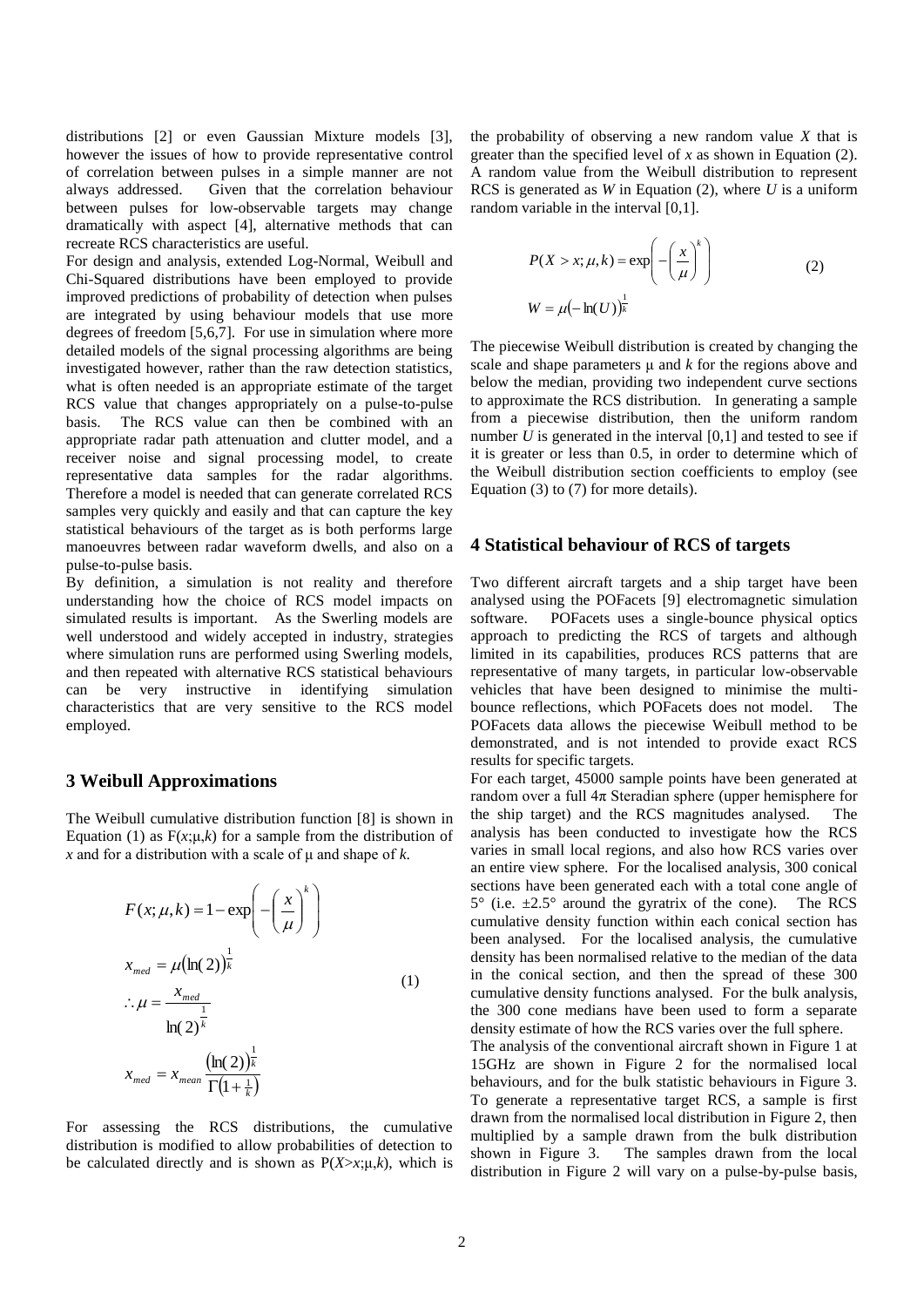whereas the samples from the bulk distribution in Figure 3 will usually only need to be reselected for each new integration interval or significant change of the target characteristics.



Figure 1: CAD model of conventional aircraft



Figure 2: Normalised Local CDF comparison for conventional aircraft



Figure 3: Bulk CDF of local medians for conventional aircraft

Therefore the model data can be used to mimic an RCS value by using the bulk RCS model to capture the 'slow' behaviour of the RCS changing with either view angle, change of carrier frequency, or due to RCS range-dependency at short ranges; the local behaviour can then be used to generate RCS samples that are representative of individual pulses within a

waveform. The coefficients of the piecewise Weibull bulk and local regions for the conventional aircraft are:

| <b>Local Coefficient</b> |     |      | <b>Bulk Coefficient</b> |                   |      |           |
|--------------------------|-----|------|-------------------------|-------------------|------|-----------|
| <b>X</b> med             | kī. | kн   | <b>X</b> med            | ${\bf k}_{\rm L}$ | kн   | Xmin      |
| $0d$ Bm <sup>2</sup>     |     | በ 97 | $-10.0$ d $Bm2$         | 94                | 0.28 | $-25dBm2$ |

Where  $k<sub>L</sub>$  is the shape coefficient for RCS values less than the median,  $k_H$  is the shape coefficient to use for RCS values higher than the median, and  $x_{med}$  is the median value for the Weibull distribution to use to calculate  $\mu$ <sub>L</sub> and  $\mu$ <sub>H</sub> using Equation (1) (see equation (7) for more details of how  $k<sub>L</sub>$  and  $k_H$  are employed and equation (8) to see how they are calculated).

It is interesting to note that for the local behaviours, the Swerling 1 and 2 model behaviour is a very good approximation to the median statistics across all 300 cone regions (k=1 would be a match to Swerling 1 and 2). For the bulk RCS however, for RCS values less than the median, the Swerling 1 model is again reasonable, but a very long-tailed distribution is needed to model larger RCS values above the median indicated by a *k* value much less than unity.



Figure 4: CAD model of low-observable aircraft

The analysis of the low-observable aircraft shown in Figure 4 at 15GHz are shown in Figure 5 for the normalised local behaviours, and for the bulk statistic behaviours in Figure 6. The coefficients of the bulk and local regions for the lowobservable aircraft are:

| <b>Local Coefficient</b> |     |      | <b>Bulk Coefficient</b> |      |      |           |  |
|--------------------------|-----|------|-------------------------|------|------|-----------|--|
| <b>X</b> med             | kī. | kн   | Xmed                    | kі.  | kн   | Xmin      |  |
| 0dBm <sup>2</sup>        | 1.0 | 0.95 | $-15.9$ d $Bm2$         | 0.58 | 0.18 | $-39dBm2$ |  |

The Weibull parameters for the local region of the low observable aircraft are very similar to the Swerling 1 statistics seen for the conventional aircraft, but for the bulk statistics, both the low and high regions deviate by a large margin from the Swerling model behaviours. Although the Weibull curve is not a 'perfect' match to the POFacets generated RCS statistics, the use of the piecewise Weibull function is still very much closer to the RCS bulk data than if the Swerling models are employed.

The Weibull models are primarily intended to be used to generate representative RCS values in a simulation, rather than to provide analytical analysis of probability of detection;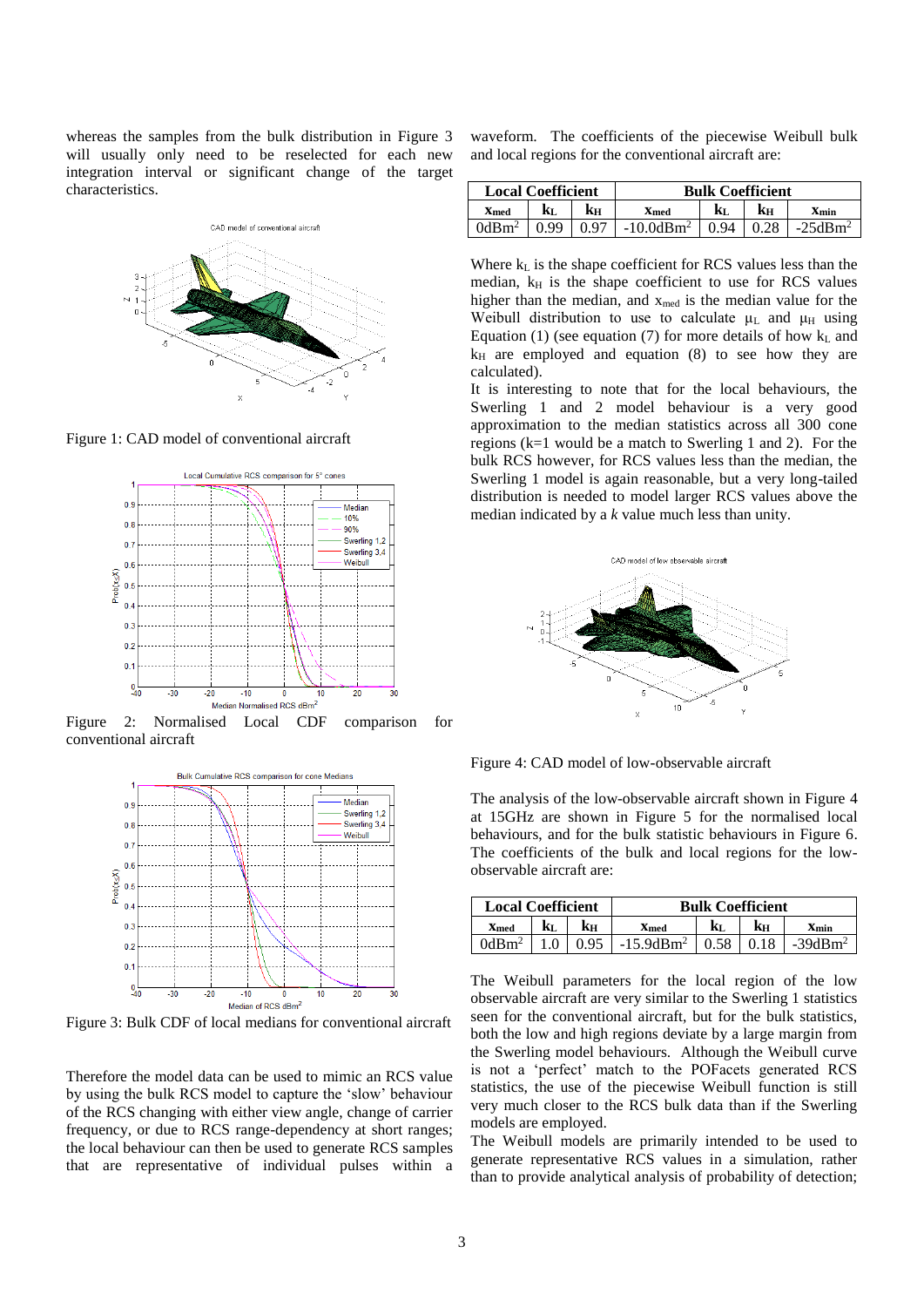when probability of detection is concerned, the shape of the curve above the median is of little consequence for  $P_d \le 50\%$ , and only has limited impact for  $P_d \le 70\%$ . For pulse-to-pulse simulation for testing signal processing algorithms, the RCS fluctuation over the full range is of interest however. Equation (1) can be used to generate appropriate  $x_{\text{med}}$  median value for the bulk statistics from a desired mean RCS and the curves then offset if different target sizes are required to be simulated.



Figure 5: Normalised Local CDF comparison for lowobservable aircraft



Figure 6: Bulk CDF of local medians for low-observable aircraft

The coefficients of the bulk and local regions for the ship target are:

| <b>Local Coefficient</b> |      |      | <b>Bulk Coefficient</b> |      |      |                   |
|--------------------------|------|------|-------------------------|------|------|-------------------|
| <b>X</b> med             | Kτ.  | kн   | Xmed                    | kτ.  | Kн   | Xmin              |
| $0dRm^2$                 | 0.87 | 0.59 | 21.4dBm <sup>2</sup>    | 0.94 | 0.53 | 3dBm <sup>2</sup> |

The Weibull parameters for the local region of the ship are interesting in that the spread of RCS values below the median is similar to the Swerling 1 and 2 distribution, however above the median, there is more deviation indicating a more longtailed distribution. For the bulk statistics, there is a better match to the Swerling 1 and 2 for values below the median, but again a long-tailed distribution is observed for values above the median.



Figure 7: Normalised Local CDF comparison for ship



Figure 8: Bulk CDF of local medians for ship

## **6 Generating Samples from RCS Distribution**

The Swerling modelling approach not only captured the distribution of the instantaneous RCS behaviour for a single pulse, but also attempted to provide models of the correlation between pulses when the radar performed integration. As the piecewise Weibull process is intended for use in simulation rather than analytical design analysis, it is appropriate to employ a more flexible correlation modelling mechanism.

The RCS statistical analysis revealed that for a localised RCS region, the median behaviour is often very close to the Swerling 1 and 2 behaviour and the RCS scintillation within an integration period would be drawn from this 'local' distribution with a correlation between samples that is related to the target electrical size and rotation rate. Between processing intervals however, the overall median radar cross section may vary in a very non-Swerling manner and may have a very different temporal correlation behaviour.

A mechanism is desired that allows RCS sample values to be generated from the 'local' distribution for each pulse with a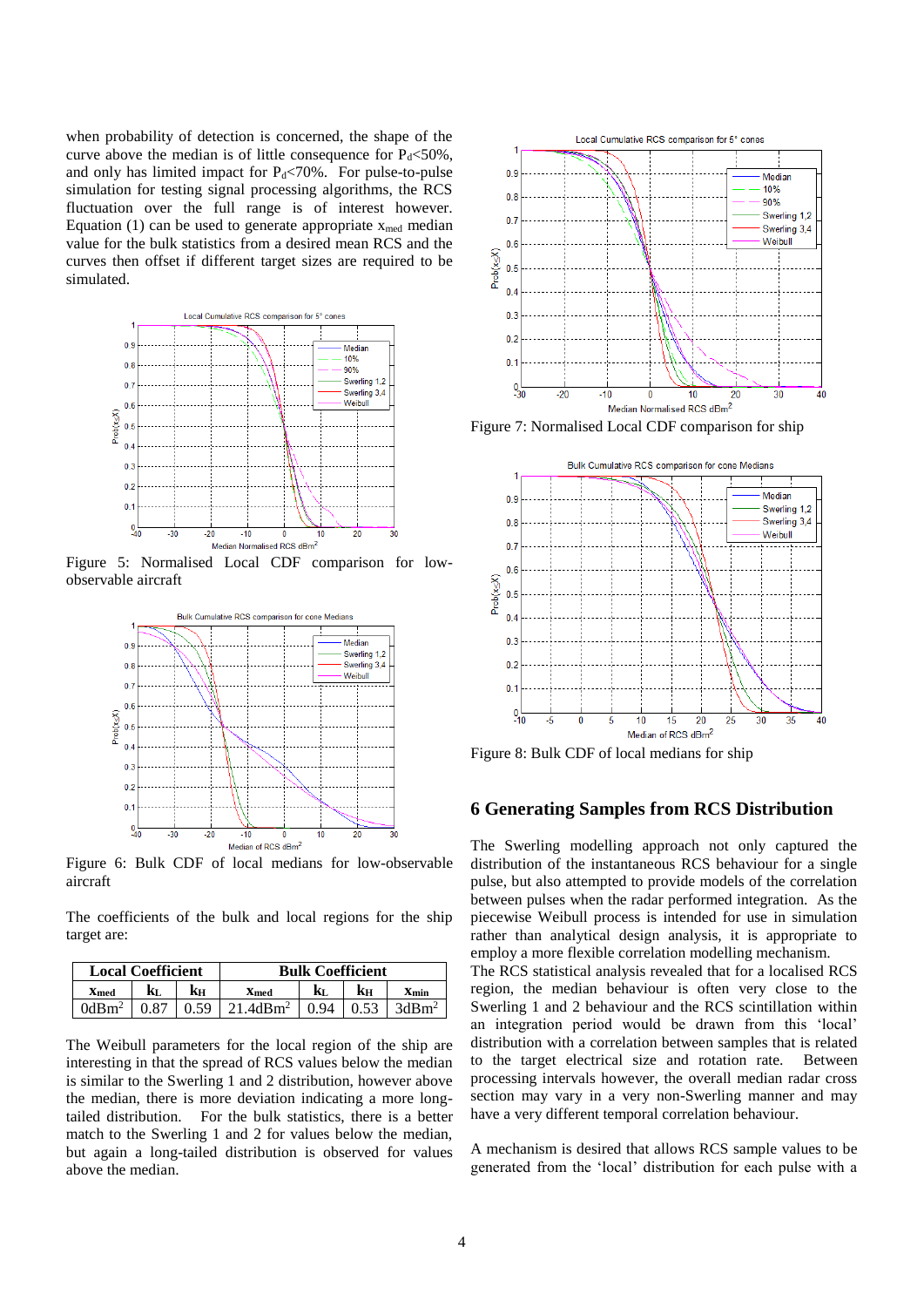desired correlation behaviour, and also from the 'bulk' RCS distribution with a different temporal correlation pattern.

A convenient method for generating temporally correlated samples from any distribution is through the use of a Memoryless Non-Linear Transform (MNLT) process [10]. The MNLT method has been used for modelling correlated clutter samples, but is also very applicable to the modelling of RCS sample correlation. The MNLT process operates by generating random samples from a Gaussian distribution, and then using a filtering process to impart a desired spectral density, which will therefore impart a temporal correlation relationship. Often for radar modelling, the spectral shaping will be in the form of a low-pass filtering operation of the Gaussian samples. As low-pass filtering is a convolution process (i.e. multiply samples by a window, and then sum), the central limit theorem causes the Gaussian samples after filtering to remain Gaussian distributed. As the probability density of the samples is known to still be Gaussian, then a mapping function can be applied that transforms the Gaussian samples into any other desired probability density function.

The choice of the Weibull distribution for mimicking the statistical behaviour of the RCS was influenced by the simplicity of implementing a transform from filtered Gaussian samples into the desired Weibull statistics.

The generation of a Weibull sample employs two streams of independent random numbers generated from a Gaussian Normal distribution noted as  $N_1(t)$  and  $N_2(t)$ , where *t* is the time sample index in practice. Both streams are passed independently through the filter function represented by the impulse response I(t). The filter could be a Finite impulse response filter, where I(t) would represent the filter coefficient vector directly, or an Infinite impulse response filter process where the impulse response can be evaluated numerically. Equation (3) details the filtering process to obtain one of the Gaussian data streams that maintains the unity variance properties of a Normal distribution, but gains inter-sample correlation properties, where '\*' is the process of convolution.

$$
G(t) = \frac{I(t)^* N(t)}{\sqrt{\int_0^\infty I(t)^2 dt}}
$$
 (3)

If the latest values of the two filtered Gaussian streams  $G_1(t)$ and  $G_2(t)$  are squared and summed, the resulting sample will follow a Chi-Squared distribution with two degrees of freedom. For the generation of the Weibull random samples, we ideally need a sample drawn from a uniform distribution; luckily the conversion from the Chi-Squared sample to a uniform sample may be achieved quite simply using the nonlinear transform detailed in the derivation in Equation (4) and (5), where  $F(y, y)$  describes the cumulative distribution function for a Chi-Squared distributed variable *y* with *v* degrees of freedom [11], Γ(.) is the Gamma function, and *γ(s,q)* is the lower incomplete Gamma function.

$$
F(y, v) = \frac{1}{\Gamma(\frac{v}{2})} \gamma(\frac{v}{2}, \frac{y}{2})
$$
  
where (4)

 $\gamma(s,q) = \int_0^q t^{s-1} e^{-t} dt$  $\boldsymbol{0}$ 

For v=2 degrees of freedom,

$$
F(y,2) = \frac{1}{\Gamma(1)} \gamma(1, \frac{y}{2})
$$
  
where  $\Gamma(1) = 1$  and  

$$
\gamma(1,q) = \int_{0}^{q} e^{-t} dt = 1 - e^{-q}
$$
  

$$
\therefore F(y,2) = 1 - e^{-\frac{y}{2}}
$$
 (5)

From Equation (5), we can now see that if we generated a random number by squaring and summing two Normallydistributed random values, then the cumulative distribution  $F(y,2)$  describes the probability of the generated random number being less than a reference value *y*. If we replaced the reference *y* in Equation (5) with the generated random number, then the transformed number that results would now still be random, but follow a uniform distribution. As the output distribution is uniform (denote by the distribution "*U*"), then  $p=1-U$  is still uniformly distributed as indicated in Equation (6):

$$
F(y,2) = 1 - e^{-\frac{y}{2}} = U \Rightarrow \text{Uniformly Distribute d}
$$
  
1 - U =  $e^{-\frac{y}{2}}$  =  $p \Rightarrow \text{Uniformly Distribute d}$  (6)

Therefore the Memoryless Non-Linear Transform proceeds by mixing the two filtered Gaussian data stream into a Chi-Squared distribution by combining the magnitude of the two Gaussian samples (i.e. the parameter  $z$  in (7) will be Chi-Squared distributed), and then to a uniform distribution as the parameter *p*. The uniformly distributed data in *p* are mapped using the cumulative distribution of the Weibull distribution into the RCS value representation *W*. To achieve the piecewise split of the model, the value *p* is tested to determine which half of the model curve it lies in, and the appropriate μ and *k* coefficients selected to represent the high value or low value RCS model sections. Two separate MNLT processes, one for the localised RCS response and one for the global response will be required, resulting in two filter impulse functions and a total of four streams of Normal distributed numbers being required, resulting in two Weibull values, one changing on a pulse-to-pulse basis, *Wlocal*, and one changing with each waveform, *Wglobal*. In practice, a sample drawn from an analytic Weibull distribution will have a very small probability of being a very small value approaching zero. In reality, real targets will not have their RCS fade completely and therefore a small correction factor, *xmin*, has been added to the generated RCS values in order to provide a practical lower limit to the modelled RCS. The full process is described in Equation (7), based on the results from Equations (2), (3) and